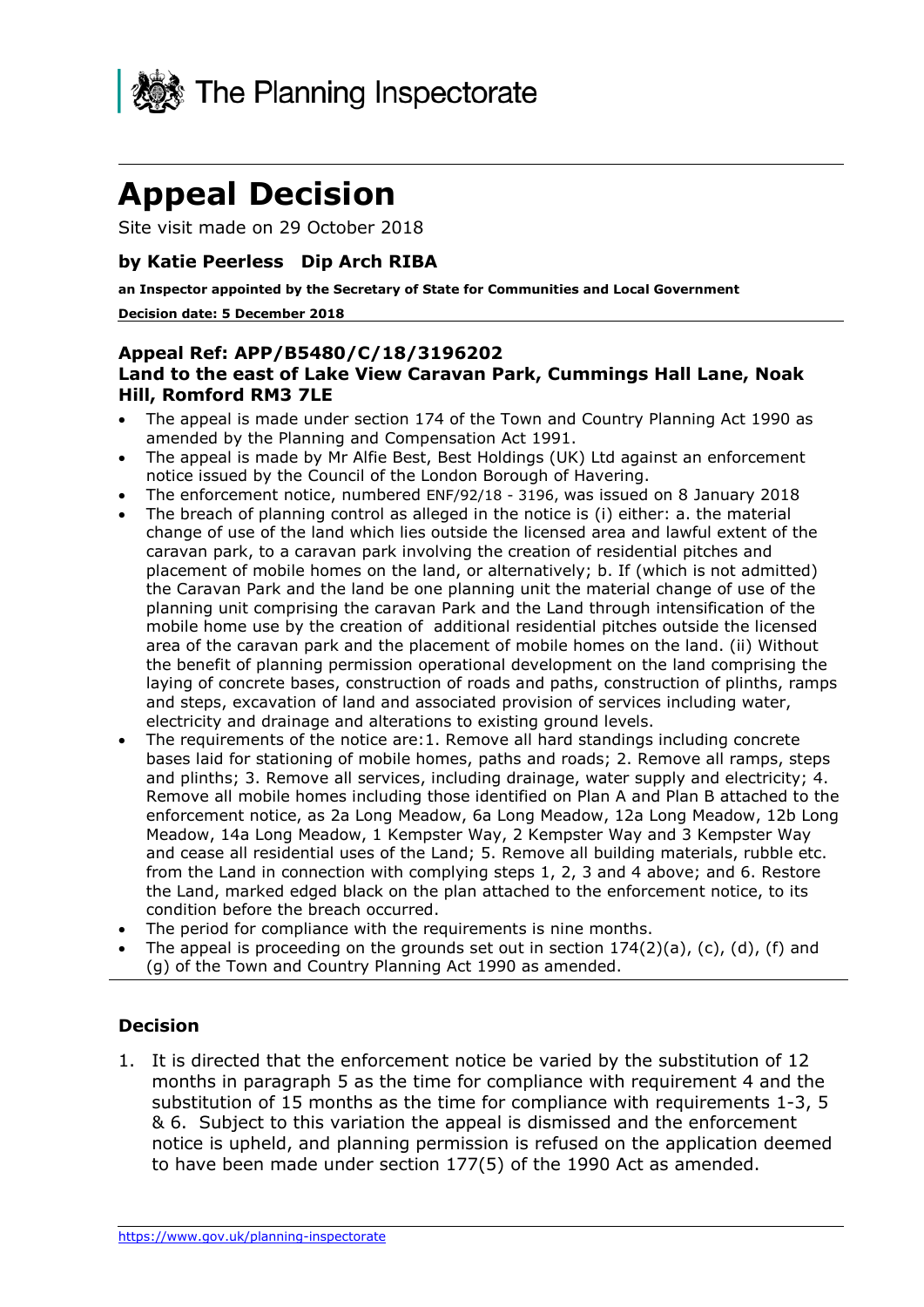## **Main Issues**

2. I consider the main issues in this case are:

 On ground (c): whether the development enforced against is authorised through falling within the planning unit that contains the established caravan park and, if it is, whether the addition of the development enforced against would bring about a material change of use and, if it would;

 On ground (d): whether the development enforced against is immune from enforcement action through the passage of time and, if it is not;

 On ground (a): whether the development represents inappropriate development within the Green Belt and, if so, whether there are any material considerations that outweigh the harm caused by such development, and any other harm, and are sufficient to justify the proposal on the grounds of very special circumstances.

special circumstances.<br>If these ground fail then

 On ground (f): whether the requirements of the notice exceed what is necessary to remedy the breach of planning control and

On ground (g): whether the time for compliance is sufficient.

## **Site and surroundings**

- 3. The appeal site is a parcel of land within the Green Belt and lies immediately adjacent to an established caravan park which contains 'park home' type units for permanent residential occupation and a car park. The caravan park is approached via Cummings Hall Lane, a track leading from Noak Hill Road and there is a public footpath (part of the London Loop) running from Cummings Hall Lane close to the corner of the appeal site, along its eastern boundary .
- caravan park and is in the same ownership. The appellants state that this has been the case since at least 2002. 4. The appeal site is enclosed within the boundary fence that surrounds the wider
- 5. 20 Concrete bases have been laid on the land and the construction of an access road has begun. This was halted when the Council served a stop notice to prevent further work. At the time of my site visit there were 8 bases with park homes stationed on them, 5 of which were apparently occupied.

#### **Reasons**

 *Ground (c)* 

- *(i) The Planning Unit*
- 6. The appellants maintain that the appeal site is part of the same planning unit as the caravan park and in the same use, whereas the Council submits that the lawful use of the caravan park is limited to the area that benefits from a site license and that the appeal site has not been used for any purposes ancillary to the caravan park.
- land as a residential caravan park and it appears never to have had a site license for this use. As I understand it, a site license cannot be issued unless the land has obtained planning permission for the use and, even if this is not the case and there was a license covering the land, this would not negate the in the past but none have been successful. 7. It is the case that there is no specific planning permission for the use of the need to obtain planning permission for it to be used in this way. There have been applications for permission to incorporate the land into the caravan park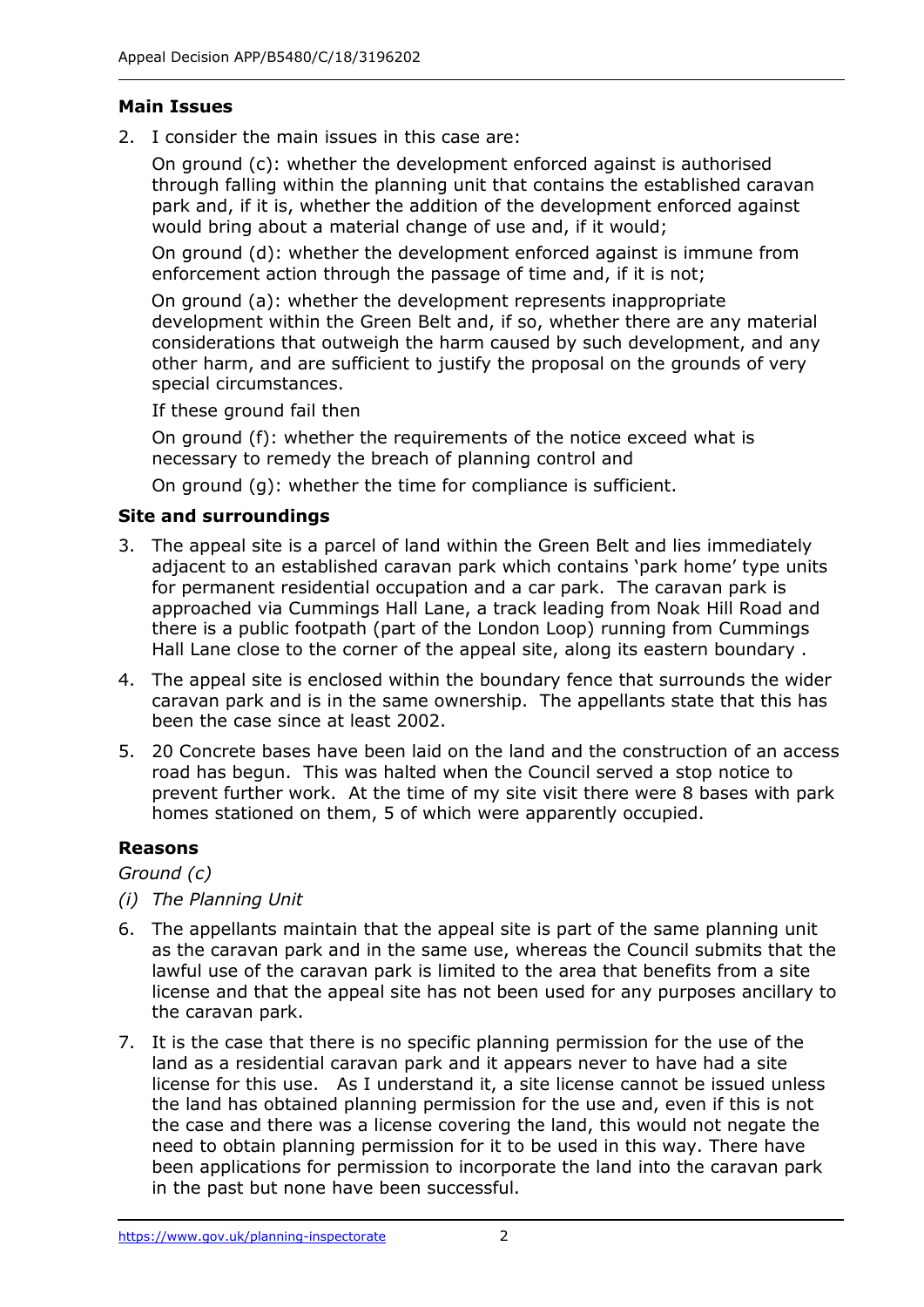- 8. A 'planning unit' is not defined in statute but is a convenient tool when considering whether there has been a material change of use of land. The case that the identification of the planning unit will be a matter of fact and degree but it may be a useful working rule to assume that the unit of occupation is the appropriate planning unit unless and until some smaller unit can be recognised as the site of activities which amount in substance to a separate use both physically and functionally. of *Burdle & Williams v SSE & New Forest RDC [1972] 1 WLR 1207* established
- 9. Here, the 2 areas of the land in the appellants' ownership are not divided by a hard boundary such as a fence but historic aerial photographs show that there was a clear demarcation line between the appeal site and the rest of the park until at least 2016. Prior to then, the land was undeveloped and largely covered by grass and trees. Its character was similar to the undeveloped countryside and agricultural land to the east and north and, although separated from these areas by the boundary fence, it did not have the appearance of being part of the established caravan site. It had not been used for the siting of caravans, although the appellants note that neither has it been used for agriculture. However, I consider that as a matter of fact and degree, prior to the development enforced against, the land was physically and functionally separate from the land that has the site license.
- seems that, in the past, the need for an additional planning permission to disputed, as applications to do so were made and refused. 10. The appellants submit that the land is fenced in accordance with the site license but the fence does not follow the outline on the license plan and it utilise previously unoccupied areas of the land ownership has not been
- 11. I have noted the appellants' claim that the findings of a Residential Property Tribunal in 2011, which was considering proposed increases in pitch fees, appeared to consider that the land was part of the caravan park. However, this Tribunal has no status in planning terms and all it notes is that the land had been used by residents in the past. It may well be that the owners might have allowed the residents access to the land for amenity purposes, but this does not, in my view, establish a lawful use of the land as an area on which additional caravans could be sited without the need for a further planning permission.
- permission.<br>12. I therefore conclude that, whilst all the land was in the same ownership, for the reasons given above, it does not form part of the planning unit that benefits from planning permission for the siting of residential caravans.
- *(ii) Intensification*
- unit of the caravan site, the Council submits that the addition of up to 20 additional caravans on the bases already constructed would result in a material change of use of the whole site through intensification. Such as change of use would occur if the nature of the use changed the nature and character of the use of the land and therefore resulted in planning consequences. 13. Even if it were the case that the appeal site was included within the planning
- beyond.<br><https://www.gov.uk/planning-inspectorate>3 14. If the land were to be considered to be within the caravan park planning unit, it residential units. There are 2 other areas lying outside the current site license that also fulfil this function and they serve to provide an undeveloped buffer between the areas containing the closely spaced caravans and the countryside beyond. would have the ancillary function of providing an amenity area beyond the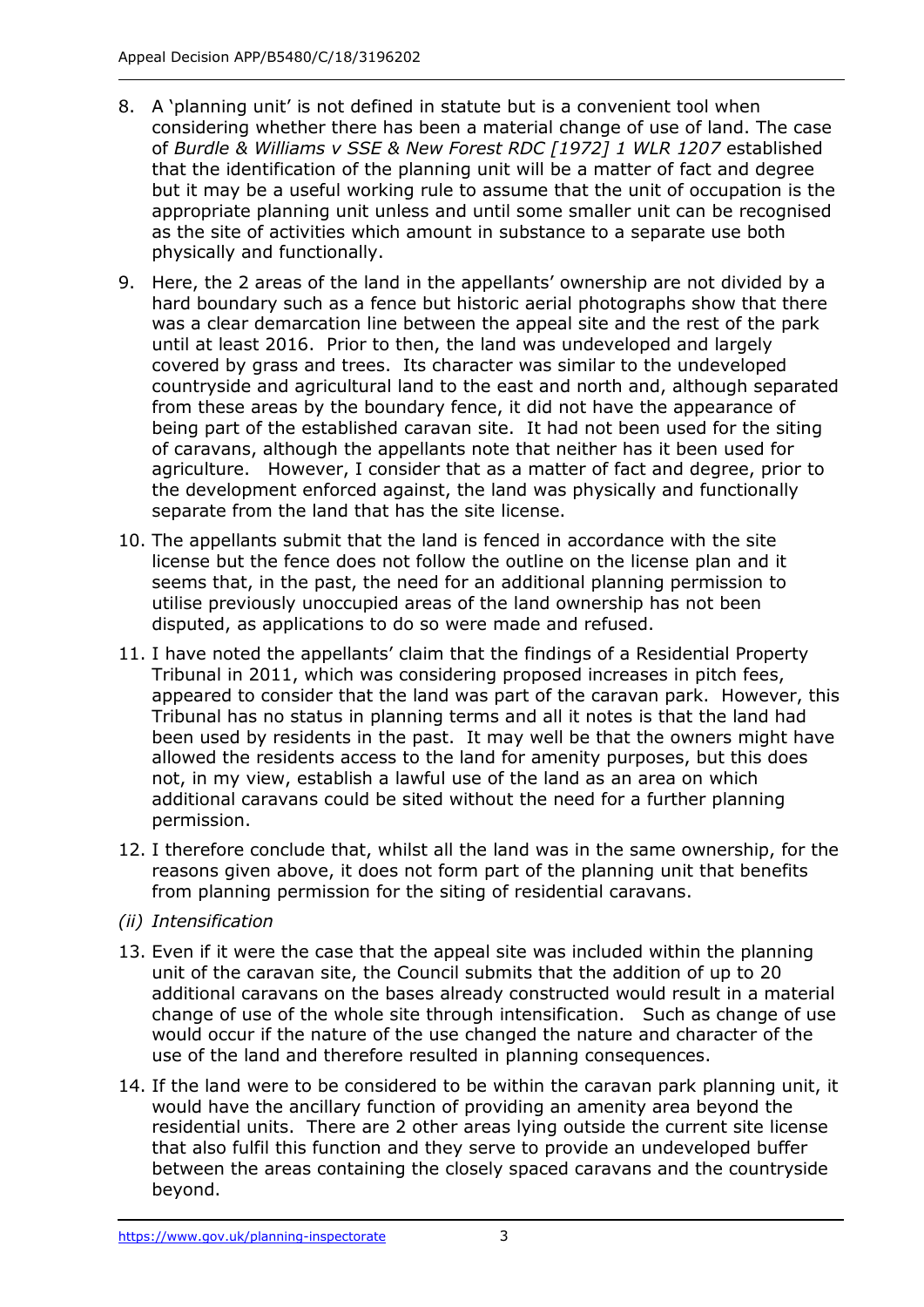15. The siting of 8 residential caravans has already severely compromised this function and the openness of this area of Green Belt. I consider these impacts have already changed the character of the land use and have resulted in planning consequences, such that a material change has taken place that requires a grant of planning permission to authorise it. Although not yet stationed on the land, if a further 12 caravans were to be placed on the available bases, this would result in considerable additional harm.

## *(iii) Operational development*

- 16. The appellants submit that, if the appeal site were to be granted a site license, the operational development enforced against, in the form of the provision of the hardstandings would be permitted development. This may be so, but at even though an appeal against the non-determination of an application for a license for the appeal site has been submitted. the date of determining this this appeal, no such license had been granted,
- license for the appeal site has been submitted. 17. The appellants say that the bases for numbers 6A Long Meadow (previously referred to as no. 6) and  $1 - 4$  Kempster Way were created under permitted development rights and this has been accepted by the Council in previous correspondence. However, having studied this correspondence, it appears that the Council Planning Officer involved was not fully aware of the license boundary and was in fact only agreeing that any hardstandings included within that boundary would be permitted development. Those enforced against are not within the boundary and are consequently unauthorised.
- not benefit from planning permission and the appeal on ground (c) consequently fails. 18. Therefore, I conclude that the development enforced against, whether falling within or outside the planning unit containing the licensed caravan park, does

#### *Ground (d)*

- since 1960. This submission is based on the fact that the site has been part of the parcel of land that has been in the same ownership for more than 10 years. They submit that the whole of the land ownership has been used as a caravan site for all of that time, so now has the benefit of an established use. 19. The appellants claim that the appeal site has been in use as a caravan site
- 20. However, I have found under the appeal on ground (c) that, despite the ownership of the land, planning permission would nevertheless be required to authorise the stationing of caravans on the appeal site. The caravans there at present would consequently only be immune from enforcement action if they had been there for 10 years prior to the issue of the enforcement notice. There is no evidence to show that this has been the case and the appeal on ground (d) fails.

# *Ground (a)*

 21. The Council considers that the change of use and the associated operational development in the form of hardstanding and access driveways are inappropriate development in the Green Belt. The National Planning Policy Belt is inappropriate and by definition, harmful and that substantial weight should be attached to harm, such that planning permission for it should only be approved if there are very special circumstances. Framework (the Framework) makes clear that most development in the Green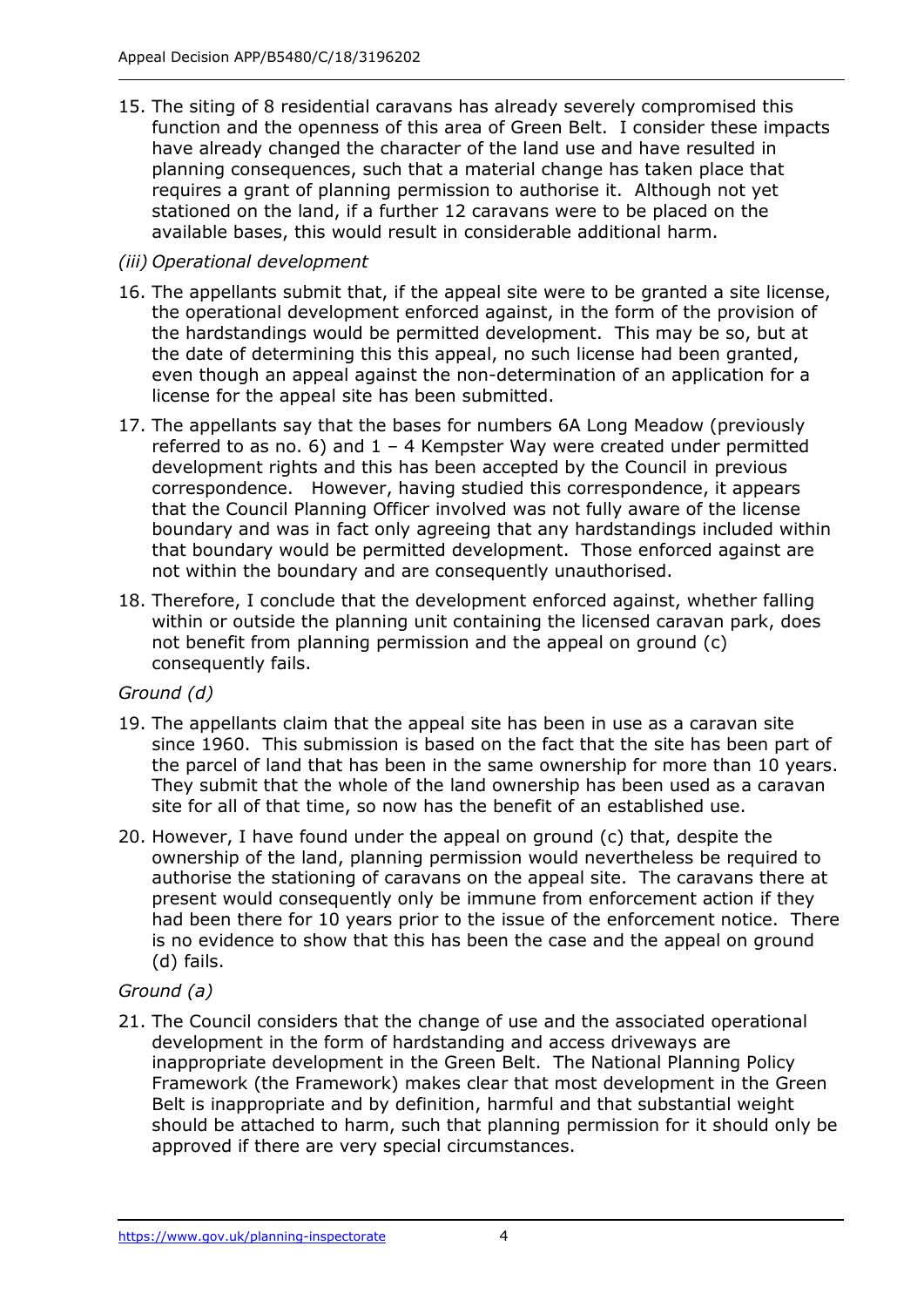- and do not conflict with the purposes of including land within the Green Belt. I be within or outside the existing planning unit, would represent a material change of use. 22. Material changes of use are not inappropriate provided they preserve openness have already concluded that the development, whether the site is considered to
- 23. In this case, the stationing of 8 caravans (and potentially 12 more if planning permission is granted for use a caravan site) would have an impact on the openness of the Green Belt. This would be caused not only by the permanent siting of the caravans and the associated residential paraphernalia, but also by the new road and hardstandings. As I have found that that the development is a separate planning unit, it would also represent an encroachment into the countryside.
- countryside. 24. The appeal site is very visible from the nearby public footpath and the change from undeveloped open land to a formally laid out residential park with vehicular access and the stationing of substantial caravans is readily apparent and would, in my view, have an adverse impact on the character of the wider surroundings.
- 25. The appellants suggest, however, that the development should not be categorised as *'inappropriate'* as it falls within the exception given in paragraph 145 (g) of the Framework. This allows for *'limited infilling'* of previously developed land but this would therefore only apply if the site was contained within the caravan park planning unit, which, as I have explained in preceding paragraphs, I do not consider to be the case.
- 26. In any event, I consider that the site could not be defined as *'previously* park homes. In addition, paragraph 145(g) also requires any infilling to not development. I have already concluded that the development has an impact on openness and it seems to me that the extent of land brought into the caravan park and the number of residential units that it would accommodate would take the development outside the category of *'limited infilling'*. For all the above reasons, I find that the development is inappropriate in Green Belt *developed'* as this category excludes the use for temporary buildings such as have a greater impact on the openness of the Green Belt than the existing terms.
- presumption in favour of sustainable development. However, this is qualified by the requirement to apply other policies in the Framework that protect areas of particular importance and one such area is land designated as Green Belt, as 27. In favour of the development, the appellants point to the benefits of providing additional homes and cite paragraph 11 of the Framework which establishes a included in footnote 6.
- 28. Consequently, I consider that the development does not comply with the Green Belt policies in the Framework or policy DC45 of the London Borough of Havering Local Development Framework. There are no benefits that amount to the very special circumstances that would be needed to outweigh the harm caused by this development in terms of inappropriate development and to the character of the surroundings.
- 29. I recognise that if planning permission were to be refused, the outcome would their homes. This would represent a serious interference with their right to respect for private and family life and the home (Article 8 of the European Convention on Human Rights).<br><https://www.gov.uk/planning-inspectorate>5 be that a number of residents on the appeal site would be in danger of losing